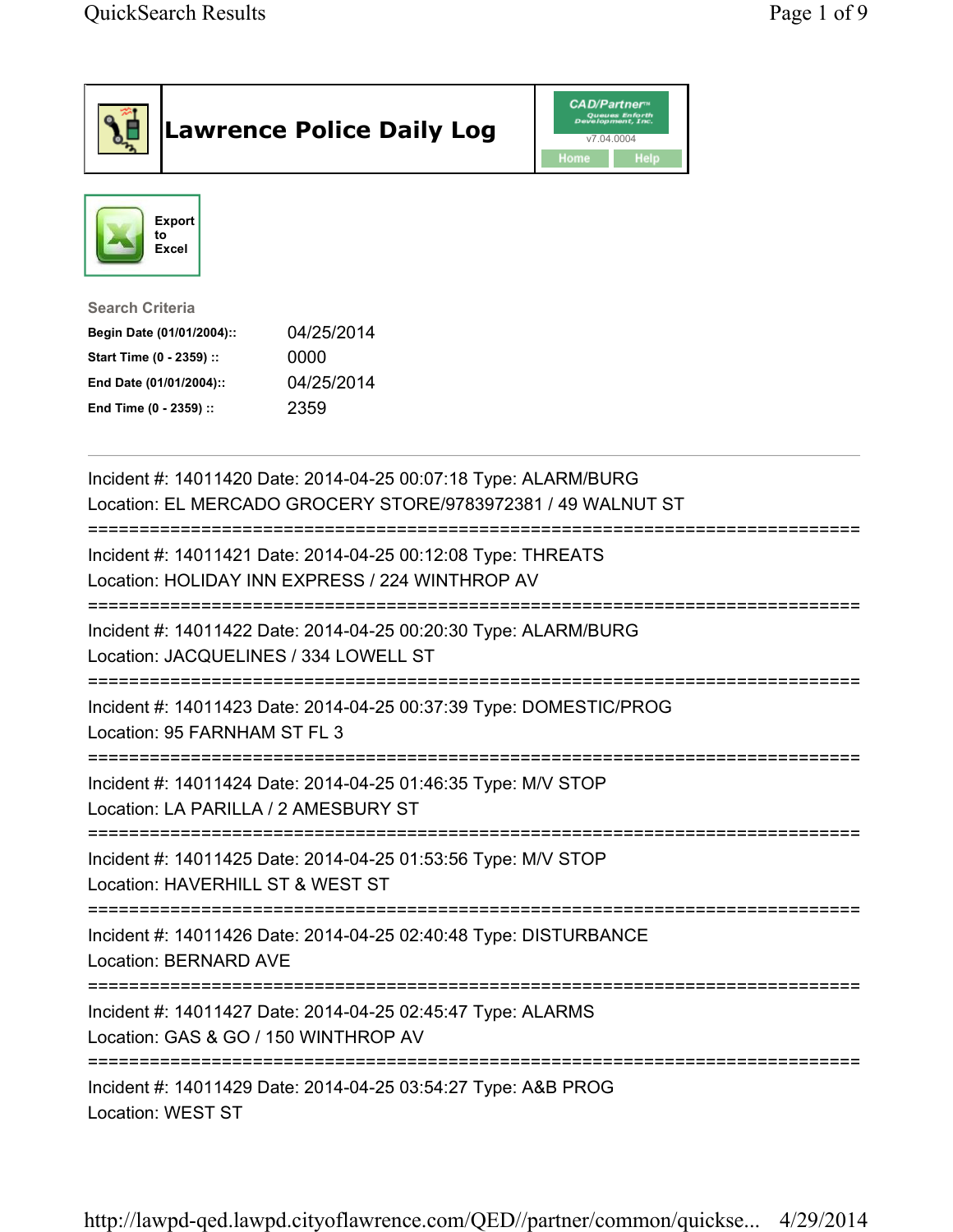| Incident #: 14011428 Date: 2014-04-25 03:56:53 Type: NOISE ORD<br>Location: 270 CANAL ST FL 422?<br>=======================                                                                                                                                                                                                                                                                                                                       |
|---------------------------------------------------------------------------------------------------------------------------------------------------------------------------------------------------------------------------------------------------------------------------------------------------------------------------------------------------------------------------------------------------------------------------------------------------|
| Incident #: 14011430 Date: 2014-04-25 04:30:14 Type: MAL DAMAGE<br>Location: 96 AMES ST                                                                                                                                                                                                                                                                                                                                                           |
| Incident #: 14011431 Date: 2014-04-25 04:48:26 Type: ALARMS<br>Location: GAS & GO / 150 WINTHROP AV<br>===============================                                                                                                                                                                                                                                                                                                            |
| Incident #: 14011432 Date: 2014-04-25 05:14:06 Type: MV/BLOCKING<br>Location: 65 MIDDLEBURY ST                                                                                                                                                                                                                                                                                                                                                    |
| Incident #: 14011433 Date: 2014-04-25 06:03:25 Type: ALARMS<br>Location: 75 NEWTON ST                                                                                                                                                                                                                                                                                                                                                             |
| Incident #: 14011434 Date: 2014-04-25 07:04:10 Type: STOL/MV/PAS<br>Location: 649 ESSEX ST                                                                                                                                                                                                                                                                                                                                                        |
| Incident #: 14011435 Date: 2014-04-25 07:16:49 Type: TOW/ABANDONED<br>Location: CARON'S PACKAGE STORE / 239 BROADWAY<br>==================                                                                                                                                                                                                                                                                                                        |
| Incident #: 14011436 Date: 2014-04-25 07:35:31 Type: SUS PERS/MV<br>Location: PARK ST & SPRUCE ST<br>============                                                                                                                                                                                                                                                                                                                                 |
| Incident #: 14011438 Date: 2014-04-25 07:39:21 Type: STOL/MV/PAS<br>Location: 1 GENERAL ST                                                                                                                                                                                                                                                                                                                                                        |
| Incident #: 14011437 Date: 2014-04-25 07:42:04 Type: CRUISER MAINT<br>Location: COMMON ST & NEWBURY ST                                                                                                                                                                                                                                                                                                                                            |
| Incident #: 14011439 Date: 2014-04-25 07:57:04 Type: B&E/MV/PAST<br>Location: 82 LEBANON ST                                                                                                                                                                                                                                                                                                                                                       |
| =====================================<br>Incident #: 14011440 Date: 2014-04-25 08:05:49 Type: B&E/PAST<br>Location: 45 MAY ST                                                                                                                                                                                                                                                                                                                     |
| ==============================<br>Incident #: 14011441 Date: 2014-04-25 08:19:09 Type: ALARMS<br>Location: 47 GARFIELD ST                                                                                                                                                                                                                                                                                                                         |
| Incident #: 14011442 Date: 2014-04-25 08:30:55 Type: WOMAN DOWN<br>$\overline{1}$ antian: $\overline{1}$ $\overline{1}$ $\overline{1}$ $\overline{1}$ $\overline{1}$ $\overline{1}$ $\overline{1}$ $\overline{1}$ $\overline{1}$ $\overline{1}$ $\overline{1}$ $\overline{1}$ $\overline{1}$ $\overline{1}$ $\overline{1}$ $\overline{1}$ $\overline{1}$ $\overline{1}$ $\overline{1}$ $\overline{1}$ $\overline{1}$ $\overline{1}$ $\overline{1$ |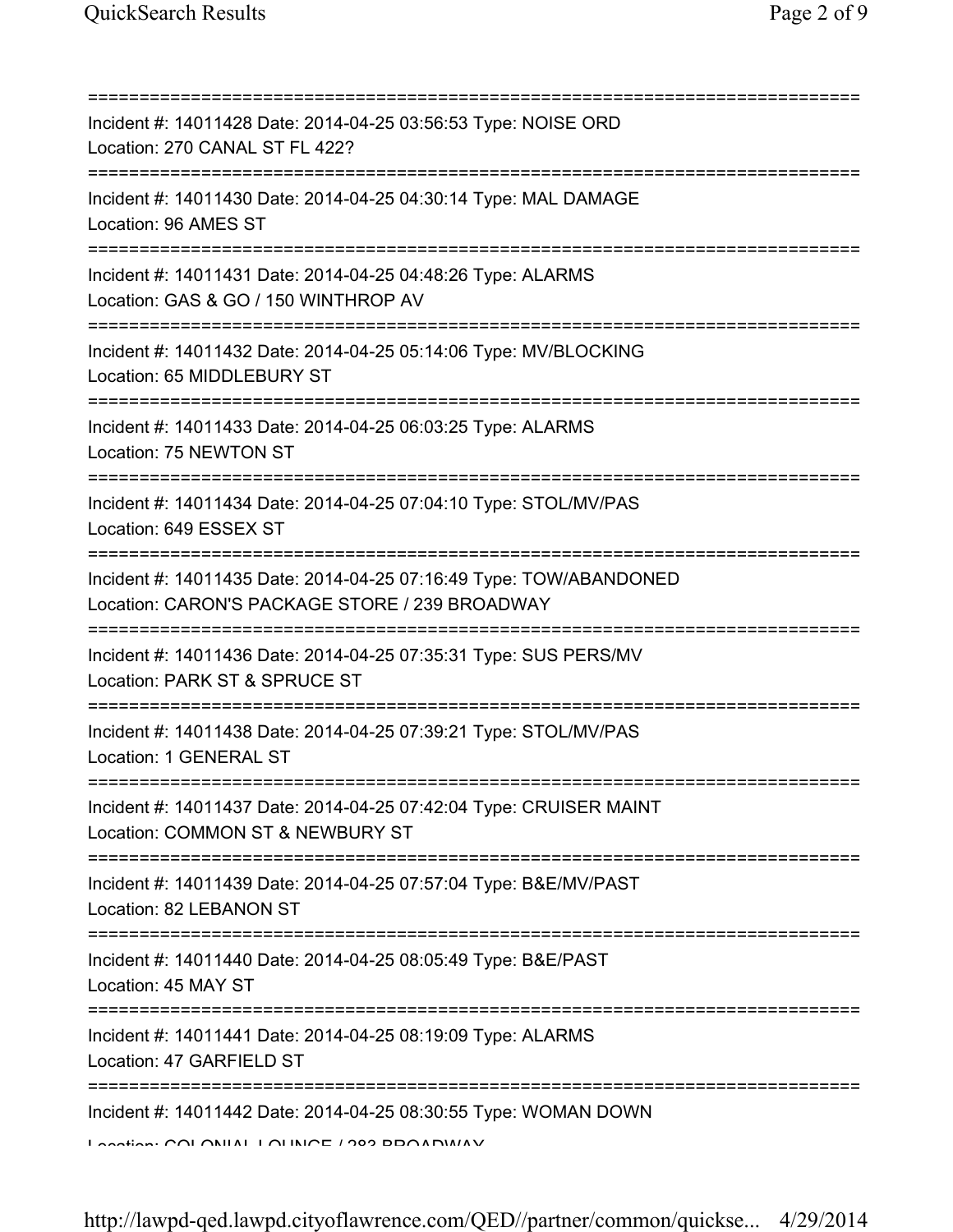| Incident #: 14011443 Date: 2014-04-25 08:32:36 Type: LOST PROPERTY<br>Location: BROADWAY                                                              |
|-------------------------------------------------------------------------------------------------------------------------------------------------------|
| Incident #: 14011444 Date: 2014-04-25 08:58:02 Type: SPECIAL CHECK<br>Location: 61 PEARL ST #2                                                        |
| Incident #: 14011445 Date: 2014-04-25 09:10:20 Type: HARASSMENT<br>Location: 38 FULTON ST                                                             |
| Incident #: 14011446 Date: 2014-04-25 09:50:39 Type: INVESTIGATION<br>Location: 581 ANDOVER ST                                                        |
| Incident #: 14011447 Date: 2014-04-25 09:51:25 Type: LARCENY/PAST<br>Location: 309 E HAVERHILL ST                                                     |
| Incident #: 14011448 Date: 2014-04-25 09:57:30 Type: MAL DAMAGE<br>Location: JACKSON ST & OAK ST                                                      |
| Incident #: 14011449 Date: 2014-04-25 09:59:44 Type: DRUG VIO<br>Location: LAWRENCE PUBLIC LIBRARY / 51 LAWRENCE ST                                   |
| ============================<br>Incident #: 14011450 Date: 2014-04-25 10:21:11 Type: ALARM/BURG<br>Location: SHANKS RESD / 129 MARGIN ST              |
| Incident #: 14011451 Date: 2014-04-25 10:21:38 Type: ALARM/BURG<br>Location: SOLECTRIA RENEWABLES / 360 MERRIMACK ST FL 2                             |
| Incident #: 14011453 Date: 2014-04-25 10:26:08 Type: BUILDING CHK<br>Location: 57 EXETER ST                                                           |
| Incident #: 14011452 Date: 2014-04-25 10:26:40 Type: TOW OF M/V<br>Location: 35 GRAFTON ST                                                            |
| Incident #: 14011454 Date: 2014-04-25 10:34:03 Type: ALARM/BURG<br>Location: RESD; BETHZAIDA MIRANDA / 67 CENTRE ST                                   |
| ==============================<br>Incident #: 14011455 Date: 2014-04-25 10:45:56 Type: AUTO ACC/NO PI<br>Location: BRUCE SCHOOL ANNEX / 483 LOWELL ST |
| Incident #: 14011456 Date: 2014-04-25 10:57:07 Type: RECOV/STOL/MV                                                                                    |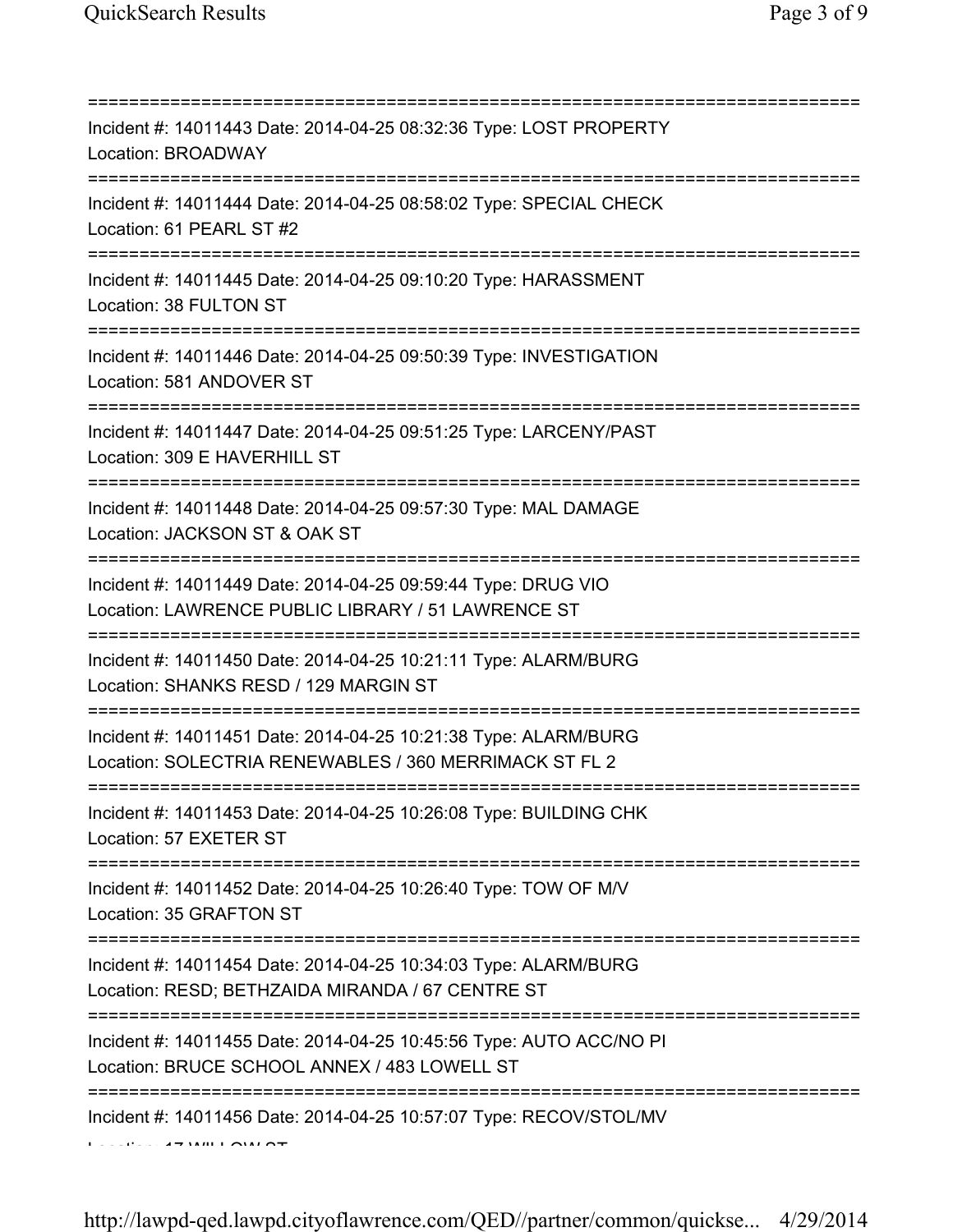=========================================================================== Incident #: 14011457 Date: 2014-04-25 10:59:08 Type: AUTO ACC/NO PI Location: GO 1 DOLLAR / 73 WINTHROP AV =========================================================================== Incident #: 14011458 Date: 2014-04-25 11:10:17 Type: M/V STOP Location: EVERETT ST & PACKARD ST =========================================================================== Incident #: 14011459 Date: 2014-04-25 11:15:38 Type: DETAIL Location: SUMMER ST & UNION ST =========================================================================== Incident #: 14011460 Date: 2014-04-25 11:21:59 Type: LOST PROPERTY Location: 15 SPRINGFIELD ST =========================================================================== Incident #: 14011461 Date: 2014-04-25 11:28:27 Type: DOMESTIC/PROG Location: 25 BENNINGTON ST FL 3RDFL =========================================================================== Incident #: 14011462 Date: 2014-04-25 11:34:03 Type: B&E/MV/PAST Location: 2 METHUEN ST =========================================================================== Incident #: 14011463 Date: 2014-04-25 11:42:32 Type: NOISE ORD Location: 447 ANDOVER ST =========================================================================== Incident #: 14011464 Date: 2014-04-25 11:54:26 Type: AUTO ACC/PED Location: E HAVERHILL ST & PROSPECT ST =========================================================================== Incident #: 14011465 Date: 2014-04-25 12:07:27 Type: FRAUD Location: 136 DRACUT ST =========================================================================== Incident #: 14011466 Date: 2014-04-25 12:27:00 Type: M/V STOP Location: EVERETT ST & PACKARD ST =========================================================================== Incident #: 14011467 Date: 2014-04-25 12:35:01 Type: M/V STOP Location: 87 EVERETT ST =========================================================================== Incident #: 14011468 Date: 2014-04-25 12:42:09 Type: MAL DAMAGE Location: JACKSON ST & METHUEN ST =========================================================================== Incident #: 14011469 Date: 2014-04-25 12:50:47 Type: ANIMAL COMPL Location: MERRIMACK ST & S UNION ST =========================================================================== Incident #: 14011470 Date: 2014-04-25 13:28:01 Type: ARREST Location: E HAVERHILL ST & HIGH ST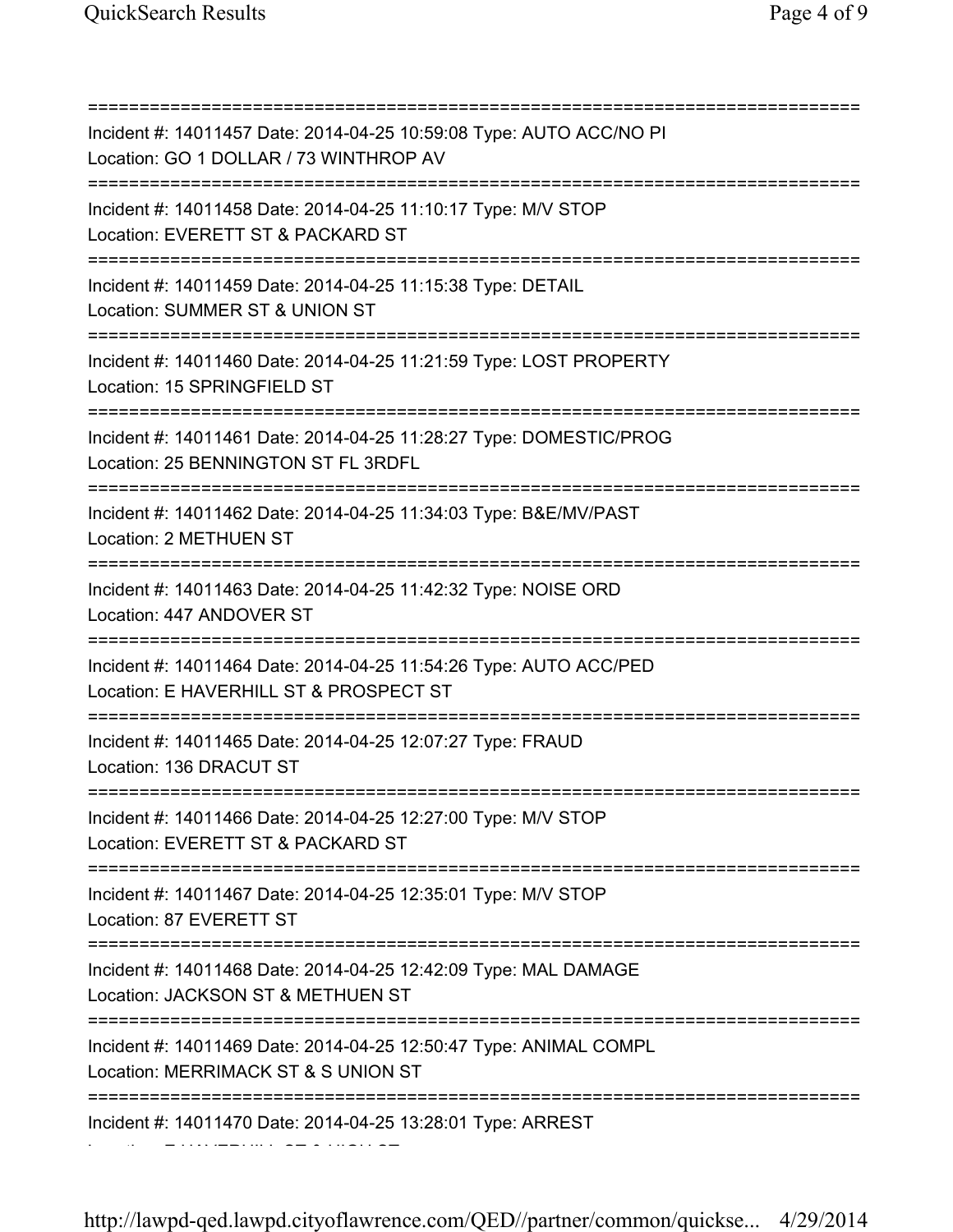| Incident #: 14011471 Date: 2014-04-25 13:28:22 Type: B&E/PAST<br>Location: 44 MONTGOMERY ST FL 1STFL<br>===============================         |
|-------------------------------------------------------------------------------------------------------------------------------------------------|
| Incident #: 14011472 Date: 2014-04-25 13:31:08 Type: DISTURBANCE<br>Location: 54 BROOKFIELD ST FL 2NDFL<br>==========================           |
| Incident #: 14011473 Date: 2014-04-25 13:37:54 Type: LIC PLATE STO<br>Location: 45 SPRUCE ST<br>=====================================           |
| Incident #: 14011474 Date: 2014-04-25 13:54:47 Type: SPECIAL CHECK<br>Location: 43 CROSS ST #2 FL 2<br>====================================     |
| Incident #: 14011475 Date: 2014-04-25 14:10:35 Type: MV/BLOCKING<br>Location: 457 HAVERHILL ST                                                  |
| Incident #: 14011476 Date: 2014-04-25 14:13:09 Type: AUTO ACC/PI<br>Location: 111 PARK ST                                                       |
| Incident #: 14011477 Date: 2014-04-25 14:19:30 Type: M/V STOP<br>Location: HIGH ST & PLEASANT ST<br>===============                             |
| Incident #: 14011478 Date: 2014-04-25 14:27:03 Type: WOMAN DOWN<br>Location: 465 ESSEX ST                                                       |
| Incident #: 14011479 Date: 2014-04-25 14:30:35 Type: TOW OF M/V<br>Location: HIGH ST & PLEASANT ST                                              |
| Incident #: 14011480 Date: 2014-04-25 14:51:41 Type: DISABLED MV<br>Location: 188 BROADWAY                                                      |
| ======================================<br>Incident #: 14011481 Date: 2014-04-25 15:02:20 Type: UNWANTEDGUEST<br>Location: 37 BROOKFIELD ST FL 3 |
| Incident #: 14011482 Date: 2014-04-25 15:21:52 Type: ALARM/BURG<br>Location: CORREA RESD / 4 PROCTOR RD                                         |
| Incident #: 14011483 Date: 2014-04-25 15:32:02 Type: DOMESTIC/PROG<br>Location: 2 MUSEUM SQ #2 FL 202                                           |
| Incident #: 14011484 Date: 2014-04-25 15:34:51 Type: DISTURBANCE                                                                                |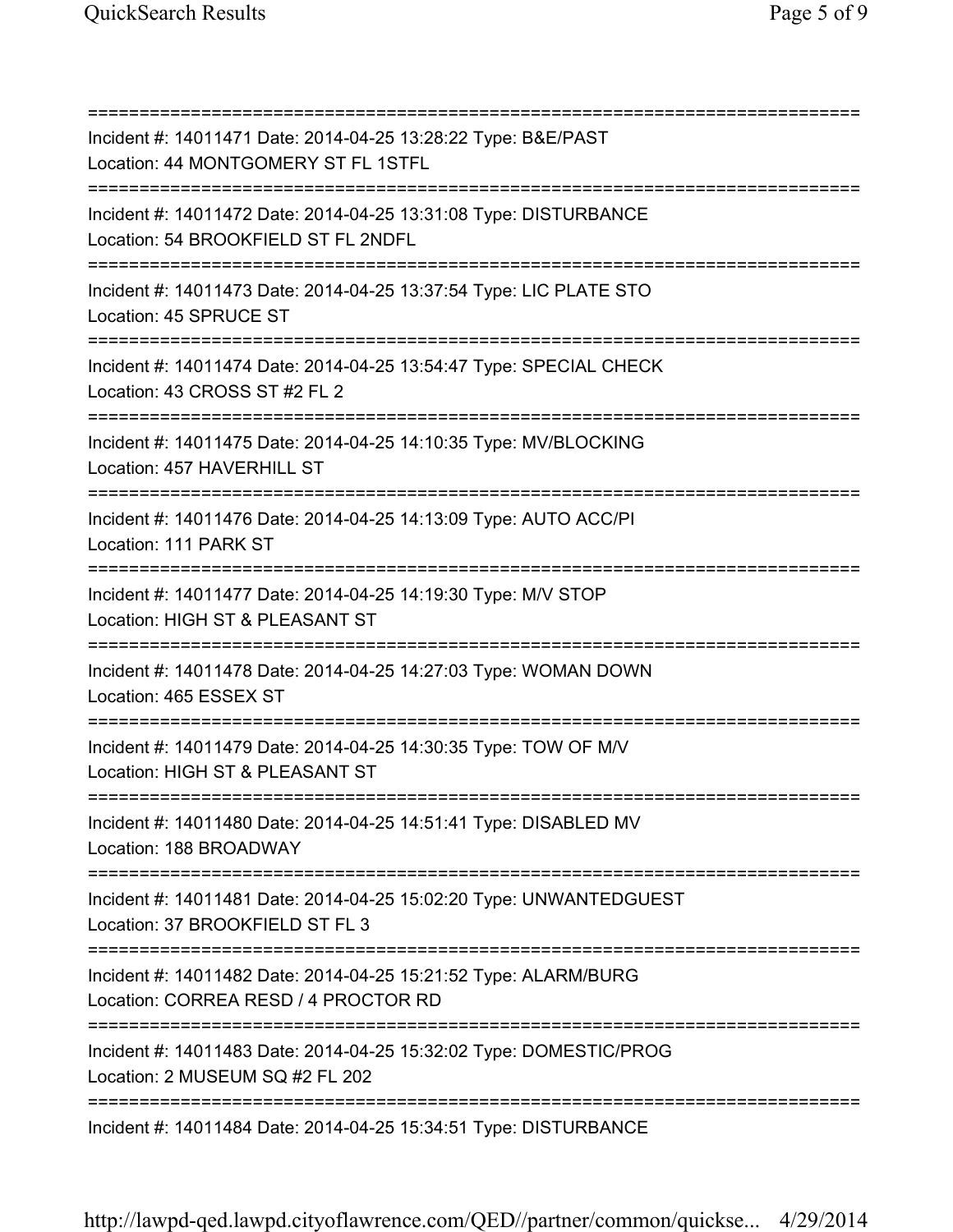=========================================================================== Incident #: 14011485 Date: 2014-04-25 15:36:59 Type: TOW OF M/V Location: LOWELL ST & MORTON ST =========================================================================== Incident #: 14011486 Date: 2014-04-25 15:45:42 Type: B&E/PAST Location: 350 ESSEX ST =========================================================================== Incident #: 14011487 Date: 2014-04-25 15:49:10 Type: ARREST Location: 675 ESSEX ST #BLDG4 =========================================================================== Incident #: 14011488 Date: 2014-04-25 15:51:57 Type: ROBBERY PAST Location: 135 GARDEN ST FL 3 =========================================================================== Incident #: 14011489 Date: 2014-04-25 16:04:54 Type: M/V STOP Location: BELKNAP ST & EVERETT ST =========================================================================== Incident #: 14011490 Date: 2014-04-25 16:05:04 Type: AUTO ACC/NO PI Location: ARLINGTON ST & TENNEY ST =========================================================================== Incident #: 14011491 Date: 2014-04-25 16:06:49 Type: SUS PERS/MV Location: 45 FARNHAM ST =========================================================================== Incident #: 14011492 Date: 2014-04-25 16:16:22 Type: LARCENY/PAST Location: ALL CHECKS CASHED / 9 BROADWAY =========================================================================== Incident #: 14011493 Date: 2014-04-25 16:16:52 Type: UNWANTEDGUEST Location: 54 NEWBURY ST #2 FL 7 =========================================================================== Incident #: 14011494 Date: 2014-04-25 16:32:46 Type: 911 HANG UP Location: 257 ESSEX ST =========================================================================== Incident #: 14011495 Date: 2014-04-25 17:01:04 Type: AUTO ACC/NO PI Location: 238 LAWRENCE ST =========================================================================== Incident #: 14011496 Date: 2014-04-25 17:08:51 Type: DISORDERLY Location: REGISTRY OF MOTOR VEHICLES / 73 WINTHROP AV =========================================================================== Incident #: 14011497 Date: 2014-04-25 17:14:38 Type: AUTO ACC/NO PI Location: 87 SARATOGA ST =========================================================================== Incident #: 14011498 Date: 2014-04-25 17:26:31 Type: 209A/VIOLATION

http://lawpd-qed.lawpd.cityoflawrence.com/QED//partner/common/quickse... 4/29/2014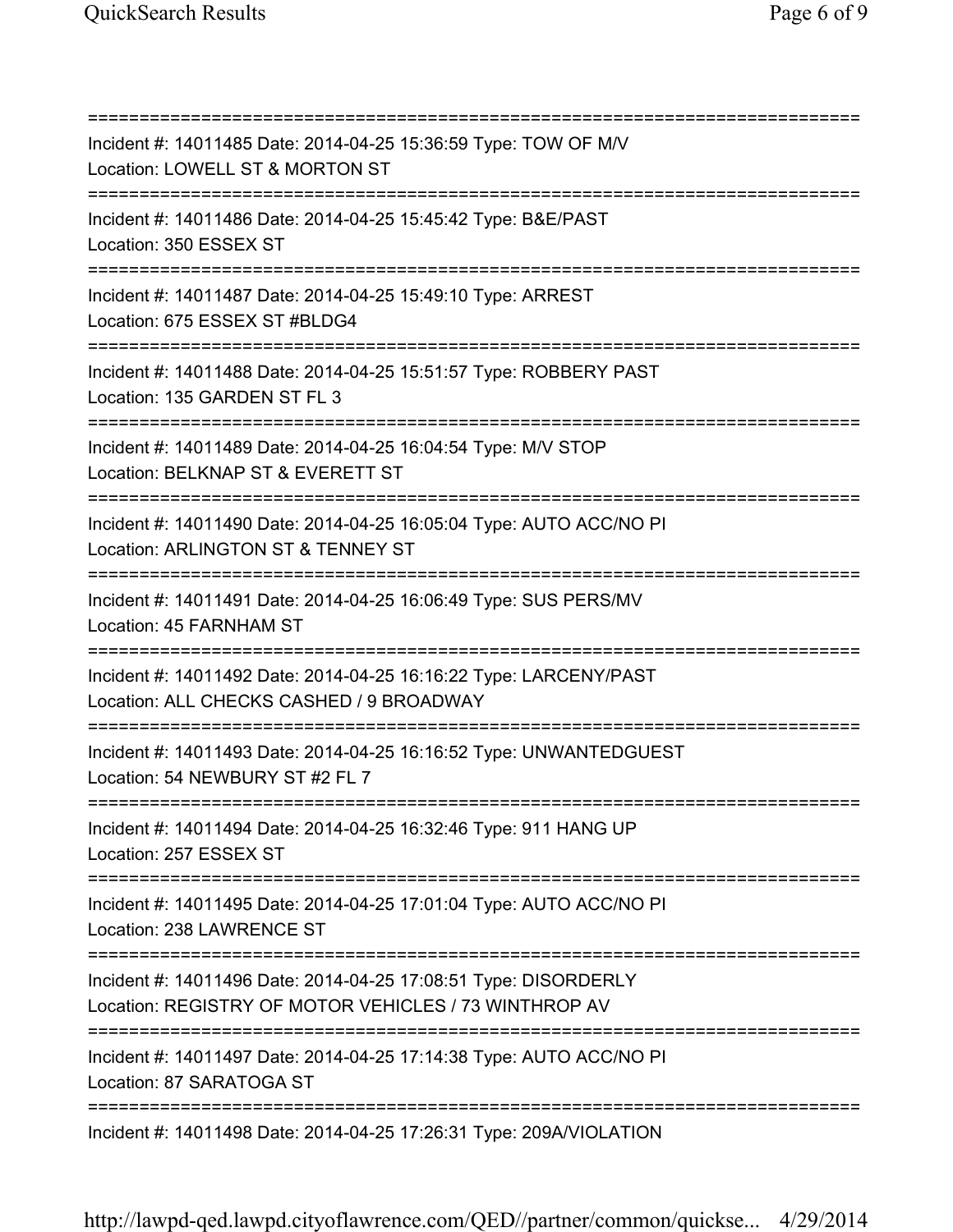Location: 163 WEST ST =========================================================================== Incident #: 14011499 Date: 2014-04-25 17:41:55 Type: THREATS Location: 657 ESSEX ST #BLDG7 =========================================================================== Incident #: 14011501 Date: 2014-04-25 17:43:48 Type: A&B PAST Location: 3 DURHAM ST =========================================================================== Incident #: 14011500 Date: 2014-04-25 17:43:52 Type: A&B PAST Location: 9 EASTON ST =========================================================================== Incident #: 14011503 Date: 2014-04-25 18:00:05 Type: MEDIC SUPPORT Location: 200 PARKER ST #4 =========================================================================== Incident #: 14011502 Date: 2014-04-25 18:00:14 Type: M/V STOP Location: OLD HIGH SCHOOL / 233 HAVERHILL ST =========================================================================== Incident #: 14011504 Date: 2014-04-25 18:04:21 Type: M/V STOP Location: LAWRENCE ST & LOWELL ST =========================================================================== Incident #: 14011505 Date: 2014-04-25 18:15:46 Type: B&E/PAST Location: 18 STATE ST =========================================================================== Incident #: 14011506 Date: 2014-04-25 18:19:09 Type: AUTO ACC/PI Location: CARVER ST & SALEM ST =========================================================================== Incident #: 14011507 Date: 2014-04-25 18:24:56 Type: TOW OF M/V Location: CVS PHARMACY / 266 BROADWAY =========================================================================== Incident #: 14011508 Date: 2014-04-25 18:31:43 Type: ALARMS Location: ARLIGNTON SCHOOL / 150 ARLINGTON ST =========================================================================== Incident #: 14011509 Date: 2014-04-25 18:36:17 Type: SUS PERS/MV Location: PARK ST =========================================================================== Incident #: 14011510 Date: 2014-04-25 18:39:43 Type: COURT DOC SERVE Location: 202 S UNION ST =========================================================================== Incident #: 14011511 Date: 2014-04-25 18:51:47 Type: COURT DOC SERVE Location: 85 GREENFIELD ST =========================================================================== Incident #: 14011512 Date: 2014 04 25 19:07:14 Type: 911 HANG UP

http://lawpd-qed.lawpd.cityoflawrence.com/QED//partner/common/quickse... 4/29/2014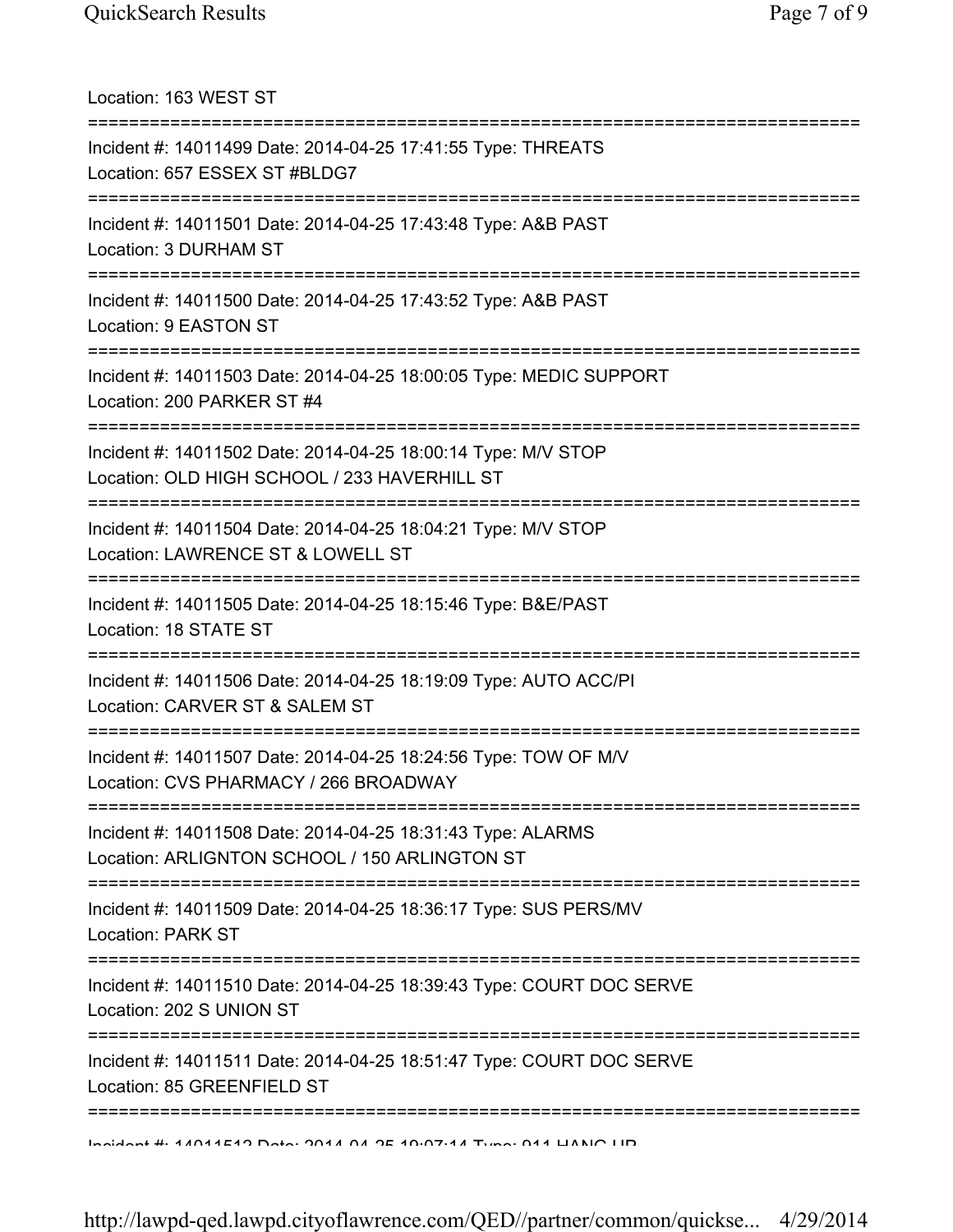| Location: 67 CRESCENT ST                                                                                                                |
|-----------------------------------------------------------------------------------------------------------------------------------------|
| Incident #: 14011513 Date: 2014-04-25 19:21:55 Type: LOUD NOISE<br>Location: 321 SALEM ST FL 1ST                                        |
| Incident #: 14011514 Date: 2014-04-25 19:32:00 Type: ALARMS<br>Location: 17 SHEPARD ST<br>================================              |
| Incident #: 14011515 Date: 2014-04-25 19:37:21 Type: NOISE ORD<br>Location: 68 SARATOGA ST                                              |
| Incident #: 14011516 Date: 2014-04-25 19:51:16 Type: LOUD NOISE<br>Location: 98 FARNHAM ST                                              |
| =================================<br>Incident #: 14011517 Date: 2014-04-25 20:10:30 Type: SUS PERS/MV<br>Location: 281 HOWARD ST        |
| ===============================<br>Incident #: 14011518 Date: 2014-04-25 20:24:26 Type: M/V STOP<br>Location: MERRIMACK ST & S BROADWAY |
| Incident #: 14011519 Date: 2014-04-25 20:31:31 Type: M/V STOP<br>Location: BAILEY ST & OSGOOD ST                                        |
| Incident #: 14011520 Date: 2014-04-25 20:58:49 Type: ARREST<br>Location: 143 BERNARD AV                                                 |
| Incident #: 14011521 Date: 2014-04-25 21:04:55 Type: UNWANTEDGUEST<br>Location: SEVEN ELEVEN / 370 BROADWAY                             |
| Incident #: 14011522 Date: 2014-04-25 21:06:51 Type: DRUG VIO<br>Location: 429 HIGH ST                                                  |
| Incident #: 14011524 Date: 2014-04-25 21:16:13 Type: LOUD NOISE<br>Location: 112 FARNHAM ST                                             |
| =================================<br>Incident #: 14011523 Date: 2014-04-25 21:16:15 Type: ARREST<br>Location: 40 LAWRENCE ST            |
| :============<br>Incident #: 14011525 Date: 2014-04-25 21:22:58 Type: WARRANT SERVE<br>Location: 3 WENDELL ST                           |
| $1.33.31 \times 10^{-4}$ and a foot five and all of all on on $T \times 10^{-10}$ MM $\sim$                                             |

http://lawpd-qed.lawpd.cityoflawrence.com/QED//partner/common/quickse... 4/29/2014